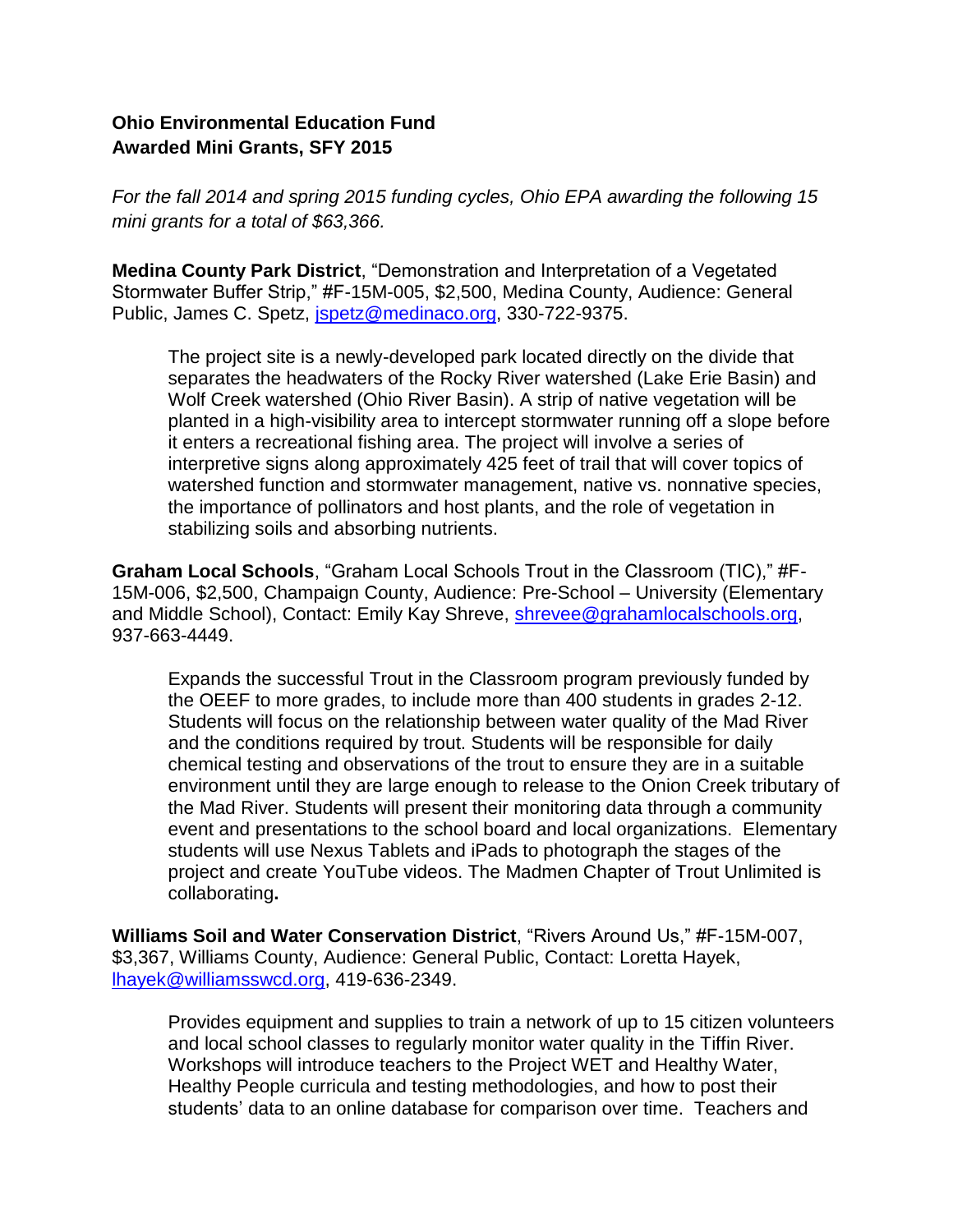citizen volunteer monitors will have the opportunity to receive certification as Level One Credible Data Collectors. The Ohio State University Extension Office in Williams County is collaborating.

**Carroll-Columbiana-Harrison (CCH) Environmental Group/Solid Waste District**, "Environmental Teachers Academy," #F-15M-009, \$5,000, Carroll, Columbiana and Harrison Counties, Audience: Pre-School – University (Elementary School), Contact: Eric Matthews, [mathesonman@gmail.com,](mailto:mathesonman@gmail.com) 330-627-7311.

Provides three educator workshops and supplies to expand a previously funded Environmental Teachers Academy for middle school to include 20 teachers of grades K-3. Workshops will feature two national curricula (Project Wild-Aquatic, Wonders of Wetlands) to teach watersheds and water quality, and weather and climate change education resources being developed by NASA. Participating teachers will receive Earth Grow Boxes for their students to investigate soil types, decomposition rates, nutrient content, percolation and filtration, leaching of fertilizers and pollutants, and plant productivity. Topics include the use of rain barrels and rain gardens to conserve water and reduce runoff, and the use of remote sensing technology to monitor algal blooms.

**City of Canton Parks Department**, "Conservation Area Signage," #F-15M-010, \$5,000, Stark County, Audience: General Public, Contact: Theresa Gang, [Theresa.gang@cantonohio.gov,](mailto:Theresa.gang@cantonohio.gov) 330-438-4691.

The City of Canton Parks Department plans to cease mowing to improve water quality and restore habitat in areas of seven parks and the Nimishillen Creek Watershed. The mini grant will support interpretive signs to help park visitors understand the water quality, cost saving, and ecological benefits of the no-mow areas. Benefits include: natural infiltration; slowing down and cleaning storm water runoff before it enters a creek; reducing stream bank erosion and sediment; less use of fertilizer, water and weed killer; increasing biodiversity by providing food and habitat for native animals and plants; and providing shade and cooler temperatures for fish and aquatic insects.

**Village of Lowellville**, "The Mahoning River on Display," #F-15M-011, \$5,000, Mahoning County, Audience: General Public, Contact: Joann Esenwein, [Lowellville.dam@yahoo.com,](mailto:Lowellville.dam@yahoo.com) 330-717-5441.

Funding will provide an interpretive sign and informational flyers about the environmental benefits of the Mahoning River Water Resource Restoration Sponsor Program (WRRSP) dam removal project in the Village of Lowellville. Benefits include removal of sediment, restoration of natural stream flow and improvement of water quality and warm water aquatic habitat. The sign will include the dam site history, and flyers will be distributed by the Village, local businesses and schools. The Eastgate Regional Council of Governments and Lowellville Board of Education are collaborating.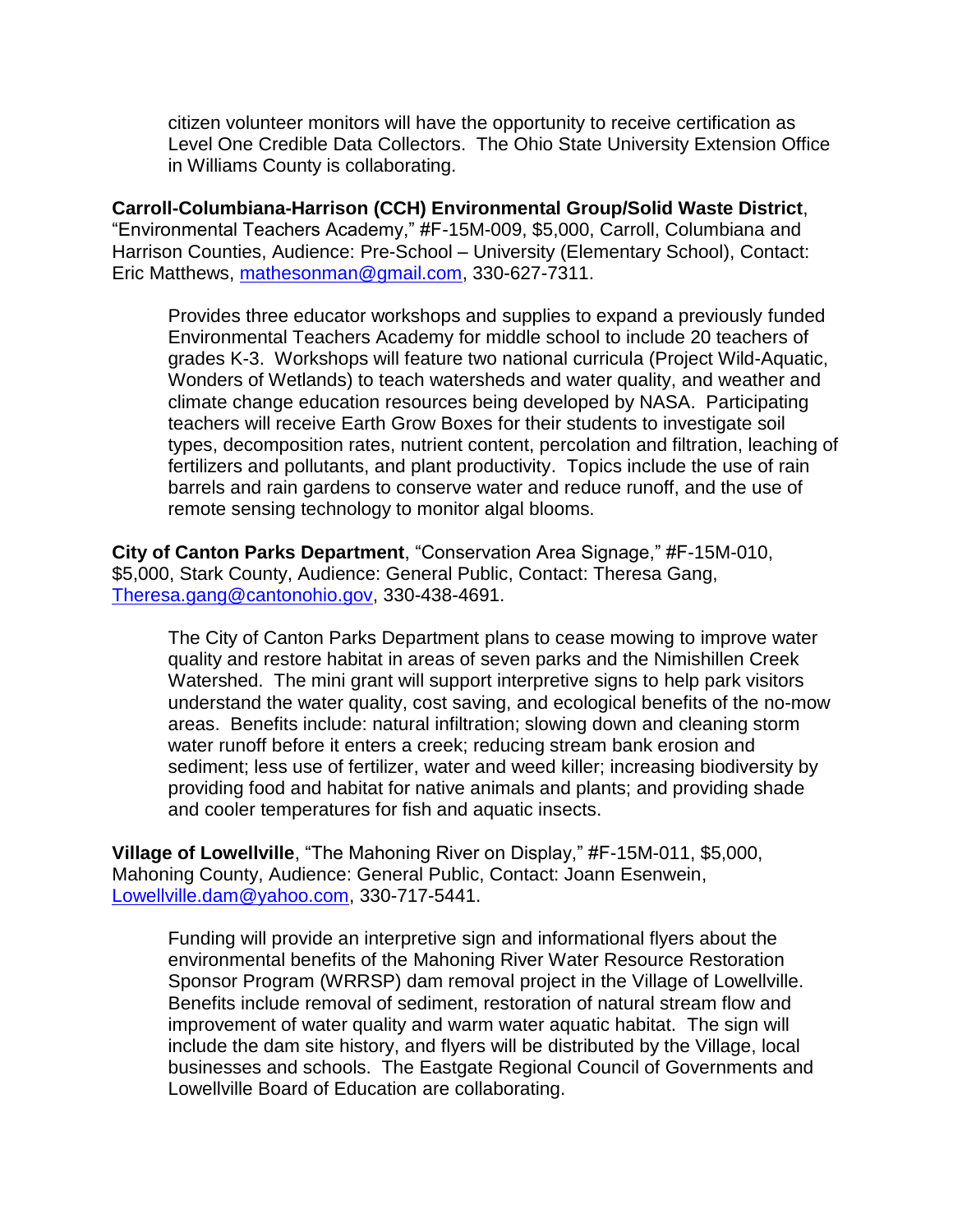**JB Green Team/Jefferson Belmont Regional Solid Waste Authority**, "Enviroscape Waste Water Treatment Model for Land Labs and Education," #F-15M-014, \$3,280, Belmont and Jefferson Counties, Audience: Pre-School – University (Middle and High School), Contact: Tammy Ann Shepherd, [tshepherd@jbgreenteam.org](mailto:tshepherd@jbgreenteam.org) 740-296-5376.

Provides two EnviroScape© Drinking Water and Wastewater Treatment Models with carrying cases and curriculum to be used for classroom presentations, library programs, after-school, 4-H and scouting club presentations and outdoor events in Belmont and Jefferson Counties. These models will be used in conjunction with EnviroScape© Landfill and Recycling Models to emphasize the importance of recycling, litter prevention and proper disposal of waste to protect drinking water supplies. Collaborators include the Epworth Center, High Meadows 4-H Club, Jefferson Soil and Water Conservation District, Ohio River Valley Council Boy Scouts of America, and St. Clairsville Public Library.

**The Wilderness Center**, "Sugar Creek Watershed Environmental Education Project," #F-15M-015, \$4,982, Holmes, Stark and Wayne Counties, Audience: Pre-School – University (Middle and High School), Contact: Lynda Marie Price, [lynda@wildernesscenter.org,](mailto:lynda@wildernesscenter.org) 330-359-5235.

The purpose of this project is to implement site-specific watershed science lessons targeted to 7th-12th grade groups. The project involves reestablishment of an educational outdoor space with accessible headwater streams in an area recently subjected to storm damage. This space offers a prime demonstration of the impact of natural and human disturbance on watershed ecosystems. Multiple lesson plans will be tailored to give students effective environmental problem solving experiences including hands-on learning activities, evidence-based decision making, and multidisciplinary approaches. Provides macroinvertebrate sampling supplies and supports the cost of transportation and substitute teachers to enable 200 students to identify how natural disturbance, local land use and community decisions affect the quality of the environment. The mini grant will also replace storm-damaged trail markers utilized with a Wilderness Walk podcast used by thousands of hikers. Collaborators include the Ohio State University School of Environment and Natural Resources and the Dalton Local, East Holmes Local, Green Local and Orrville City School Districts.

**Cuyahoga River Community Planning**, "Woods for Waters: A Guide to Planting Riparian Buffers for Stream Health," #F-15M-019, \$4,960, Cuyahoga and Summit Counties, Audience: General Public, Contact: Jane Goodman, [goodmanj@crcpo.org,](mailto:goodmanj@crcpo.org) 216-241-2414.

Provides funding for the printing and distribution of 4,000 copies of the "Woods for Waters" guide to planting riparian buffers, a step-by-step manual for homeowners and other property owners. The guide was created to help people with streams on their properties to a.) understand how vegetated buffers create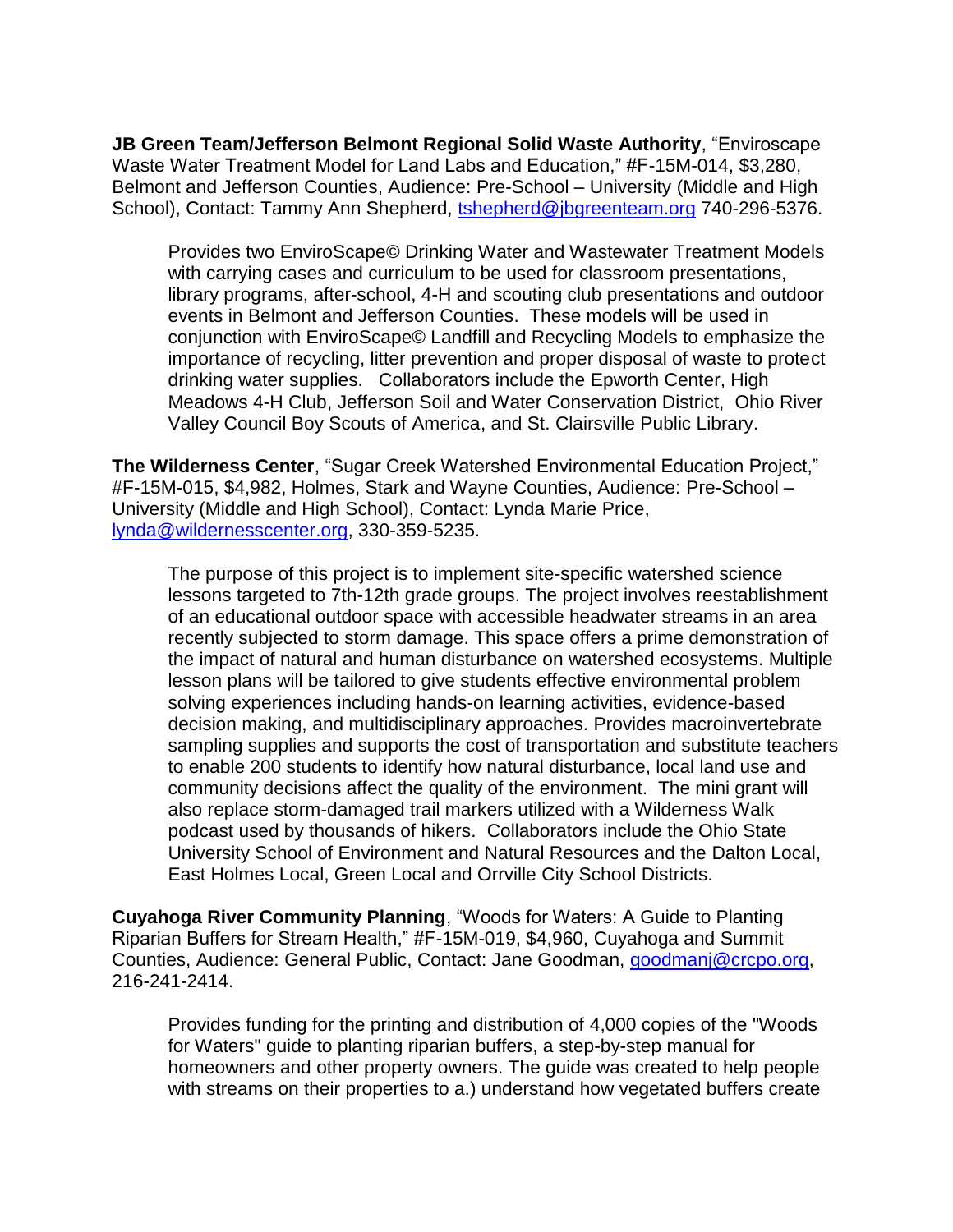habitat, prevent polluted runoff and soil erosion, and increase biological diversity, and b.) design, lay out, choose appropriate trees and plants, and plant and maintain their riparian buffer. Collaborators include Cleveland Metroparks, Cuyahoga County Board of Health and Ohio Department of Natural Resources Division of Forestry.

**City of Delaware**, "Water Treatment Plant Educational Center," #S-15M-023, \$5,000, Delaware County, Audience: Pre-School – University (Middle School and Undergraduate), Contact: Brad Stanton [bstanton@delawareohio.net,](mailto:bstanton@delawareohio.net) 740-203-1903.

The City of Delaware Water Treatment Plant is one of a few in the U.S. using ultrafiltration and nanofiltration. New exhibits for visitors touring the plant will illustrate water conservation, water and wastewater treatment, the lack of treatment of storm water, and regional water supplies and history. An exhibit on the hydrological cycle is aligned with seventh grade science standards to illustrate the changing states of water moving through the lithosphere, biosphere, hydrosphere and atmosphere. This center will also be used with Ohio Wesleyan University's environmental studies program. Collaborators providing suggestions on the design include Buckeye Valley Local Schools, Delaware Area Career Center, Delaware City Schools, Delaware Soil and Water Conservation District, and Ohio Wesleyan.

**Belmont Soil and Water Conservation District**, "Captina Creek Watershed Streambank Stabilization and Riparian Enhancement Educational Initiative," #S-15M-025, \$1,850, Belmont County, Audience: General Public, Contact: Kimberly Brewster, [kb.belmontswcd@att.net,](mailto:kb.belmontswcd@att.net) 740-526-0027.

Supports a workshop to increase the awareness and knowledge of proper streambank stabilization techniques among 50 local officials and operators in the Captina Creek Watershed, including county commissioners, township trustees, floodplain managers, stream cleanup crews employed by the county, local Ohio Department of Transportation employees, and industries operating within the watershed. Streambank erosion and sedimentation constitute one of the top threats to this high quality Creek, and improper stabilization methods can exacerbate the problem. A workshop on riparian zone protection will be led by an experienced stream restoration expert. Topics will include stream physical forms and functions, how they can degrade, and how to develop restoration and enhancement projects to benefit watersheds and communities. Examples of successful solutions will focus on cost, permit and monitoring requirements and lessons learned. Captina Conservancy and Olney Friends School Stillwater Science Center are collaborating.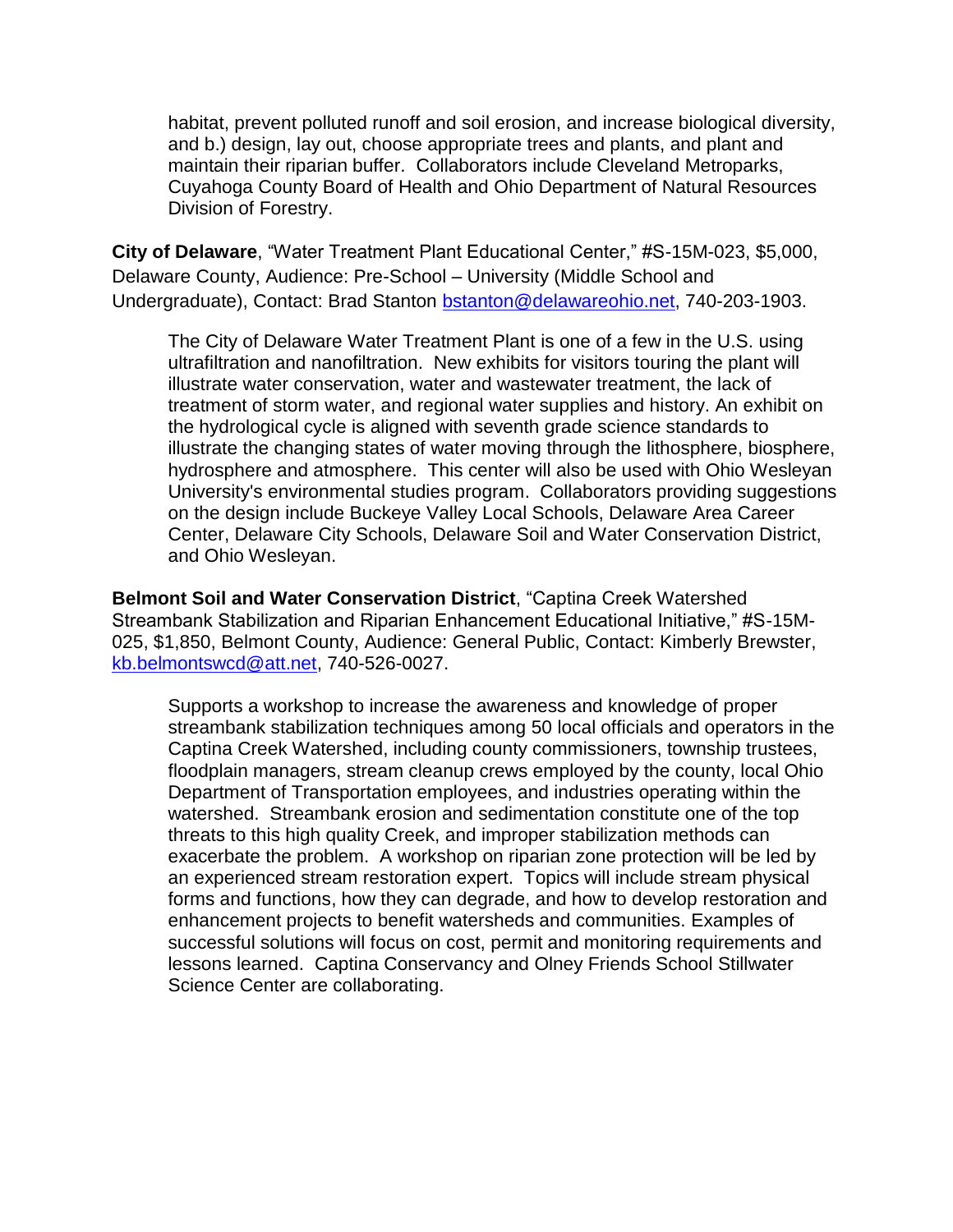**Northwood Local Schools – Northwood High School**, "Northwood Outdoor Environmental Science Lab," #S-15M-027, \$4,997, Wood County, Audience: Pre-School – University (Middle and High School), Contact: Lara Michele Fish, [lfish@northwoodschools.org,](mailto:lfish@northwoodschools.org) 419-691-4651.

Students will monitor water quality impacts from twenty acres of land owned by the school district that was previously a farm field and borders Dry Creek, which empties into Lake Erie. The goal of this project is to restore this land to its natural habitat with the help of students and community volunteers, while providing 150 seventh grade and high school environmental science students with access to outdoor water quality testing in a hands-on inquiry setting. Students will combine classroom and field activities from the Healthy Water, Healthy People curriculum, collect and identify macro-invertebrates as an indicator of stream health, and sample dissolved oxygen, turbidity, pH and flow rate. They will also study phosphorus and nitrate loads that contribute to harmful algal blooms in Lake Erie, and share their research results at TMACOG's annual Student Watershed Watch congress. Seventh grade students will also participate in a field trip to the Ottawa National Wildlife Refuge for wetland education activities developed with funding from a previous OEEF grant. Collaborators include Northwestern Water and Sewer District, Ottawa National Wildlife Refuge and Toledo Metropolitan Council of Governments.

**Southwest Air Quality Agency**, "Idle-Free Campaign," #S-15M-029, \$4,930, Butler, Clermont, Hamilton and Warren Counties, Audience: General Public, Contact: Joy Landry, [joy.landry@hamilton-co.org,](mailto:joy.landry@hamilton-co.org) 513-946-7754.

Southwest Ohio Air Quality Agency proposes to expand its existing Idle-Free initiative to 190 area schools, day care centers, parks, sports complexes, YMCAs, recreation centers and other facilities where children are dropped off and picked up for their sports and extracurricular activities by parents who idle their vehicles. The mini grant will provide 190 Idle-free zone signs and posts at these locations. The message about the health and environmental benefits of reduced emissions will be reinforced through the ongoing four-county public awareness campaign incorporating social media, television, Web links, electronic newsletters and school programs.

**Preservation Parks of Delaware County**, "Planting for Pollinators," #S-15M-032, \$5,000, Delaware County, Audience: General Public, Contact: Richard E. Niccum, Jr., [rniccum@preservationparks.com,](mailto:rniccum@preservationparks.com) 740-524-8600, Ext. 3.

The primary purpose of the project is to educate visitors about how to enhance insect biodiversity and provide habitat to native pollinator species such as honeybees, solitary bees, butterflies, moths and hummingbirds. These species are facing declines in Ohio and globally, and are responsible for pollinating more than 75% of flowering plants. A nearly half-acre demonstration garden and interpretive signs at Deer Haven Preserve will educate visitors on the benefits of